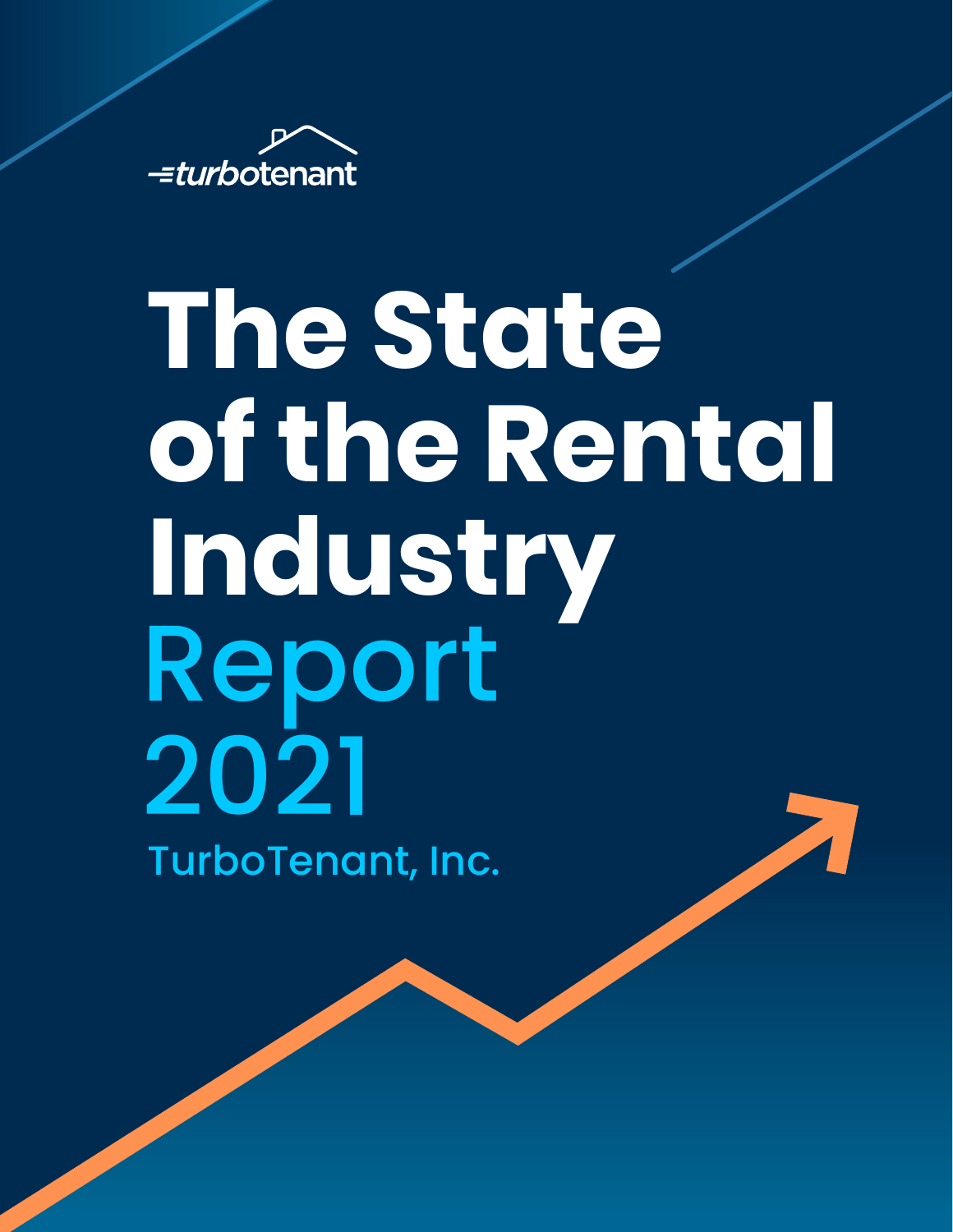# **Table of Contents**

| Introduction 2003  |  |
|--------------------|--|
|                    |  |
|                    |  |
|                    |  |
|                    |  |
| Looking Forward 18 |  |
|                    |  |
|                    |  |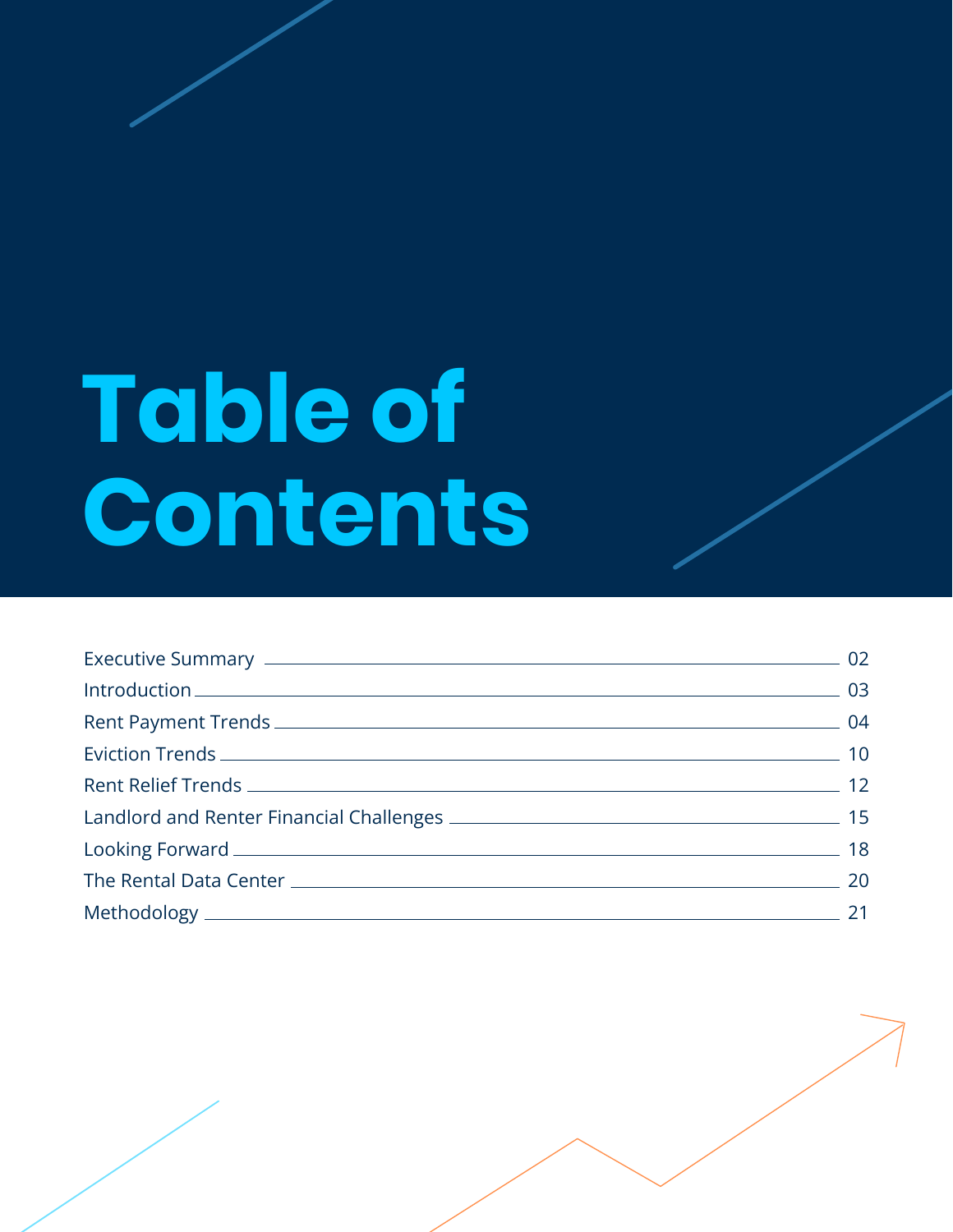# **Executive Summary**

Despite positive job growth, spending and increased vaccine availability, many renters still struggled to pay rent throughout 2021. Ultimately, the one tool to combat missed rent payments, rent relief, was jumbled and slow to roll out. Most renters were not even aware rent relief was available, a fact worsened by many landlords' failure to communicate with their tenants about rental assistance programs. Still, despite the poor distribution of funds, the wave of evictions predicted to occur at the end of the eviction moratorium did not materialize in 2021.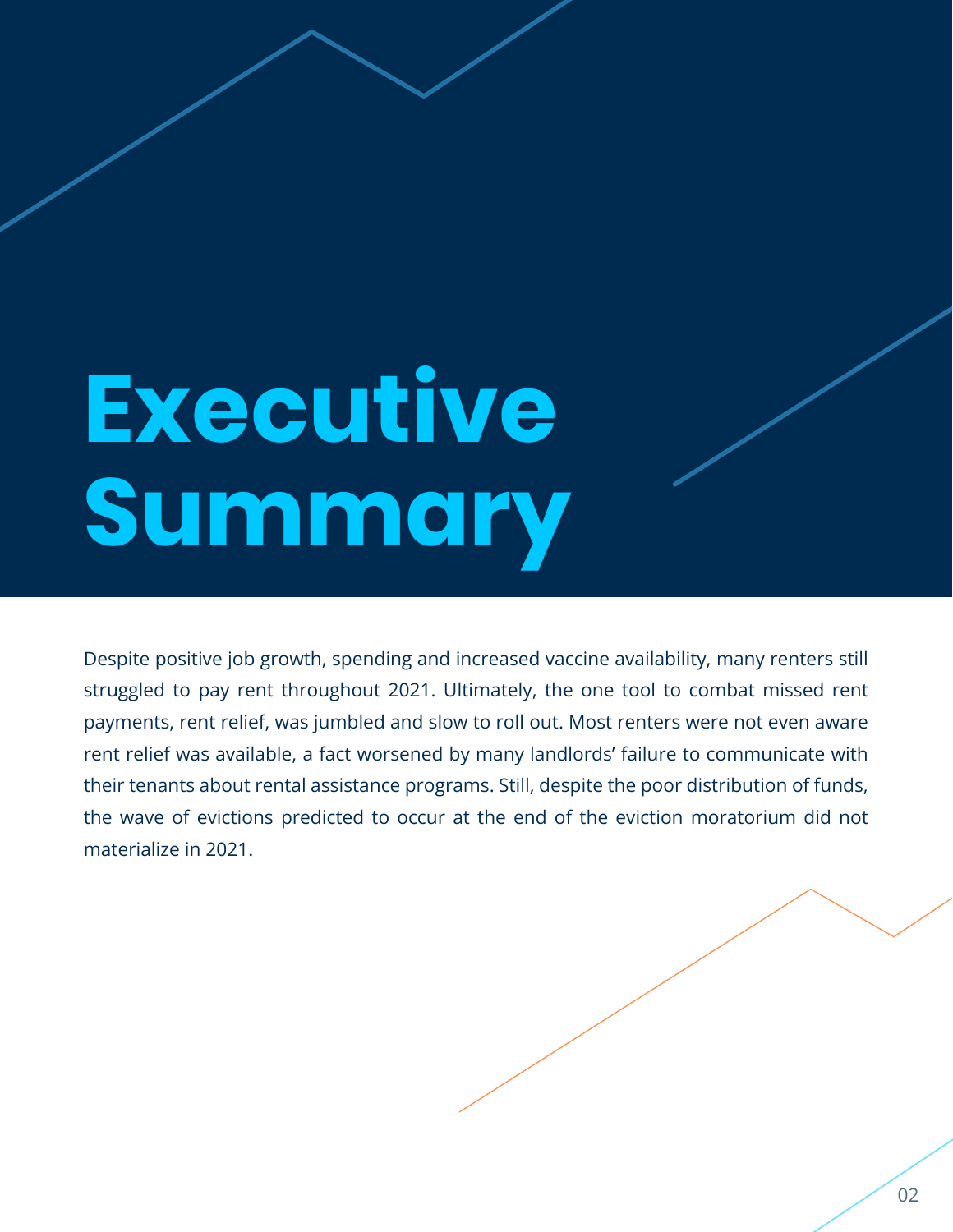## **Introduction**

[latest report](https://www.bls.gov/news.release/empsit.nr0.htm) from the Bureau of Labor **home price** to \$354,000. Consequently, [historic seller's market drove the](https://www.marketwatch.com/picks/dont-expect-prices-to-fall-3-prominent-economists-and-analysts-on-whether-were-in-a-housing-bubble-or-not-01639349113) **median** summer, triggering **[rental bidding wars](https://www.cnbc.com/2021/08/11/rental-bidding-wars-heat-up-as-economy-improves-in-tight-housing-market.html).** Compared to 2020, 2021 saw several new external factors impacting the rental industry. Unemployment rates in 2021 did the opposite of last year - according to the Statistics, the unemployment rate has dropped to 4.2% and the number of unemployed people dropped to 6.9 million - both numbers significantly down from their highs in April of 2020. Meanwhile, the demand for rentals went up, particularly during the peak rental season in the

According to the **[Pew Research Center](https://www.pewresearch.org/fact-tank/2021/08/02/as-national-eviction-ban-expires-a-look-at-who-rents-and-who-owns-in-the-u-s/),**  $\blacksquare$ Throughout this, we surveyed both landlords and renters across the U.S. to gain insights into current rental trends regarding rent payments, evictions, financial struggles, rent relief and more. most landlords are individuals who own just a few units, with the number of individual investors sitting at 14.1 million. These independent landlords, also known as mom-and-pop landlords, and their tenants were the main participants in our surveys.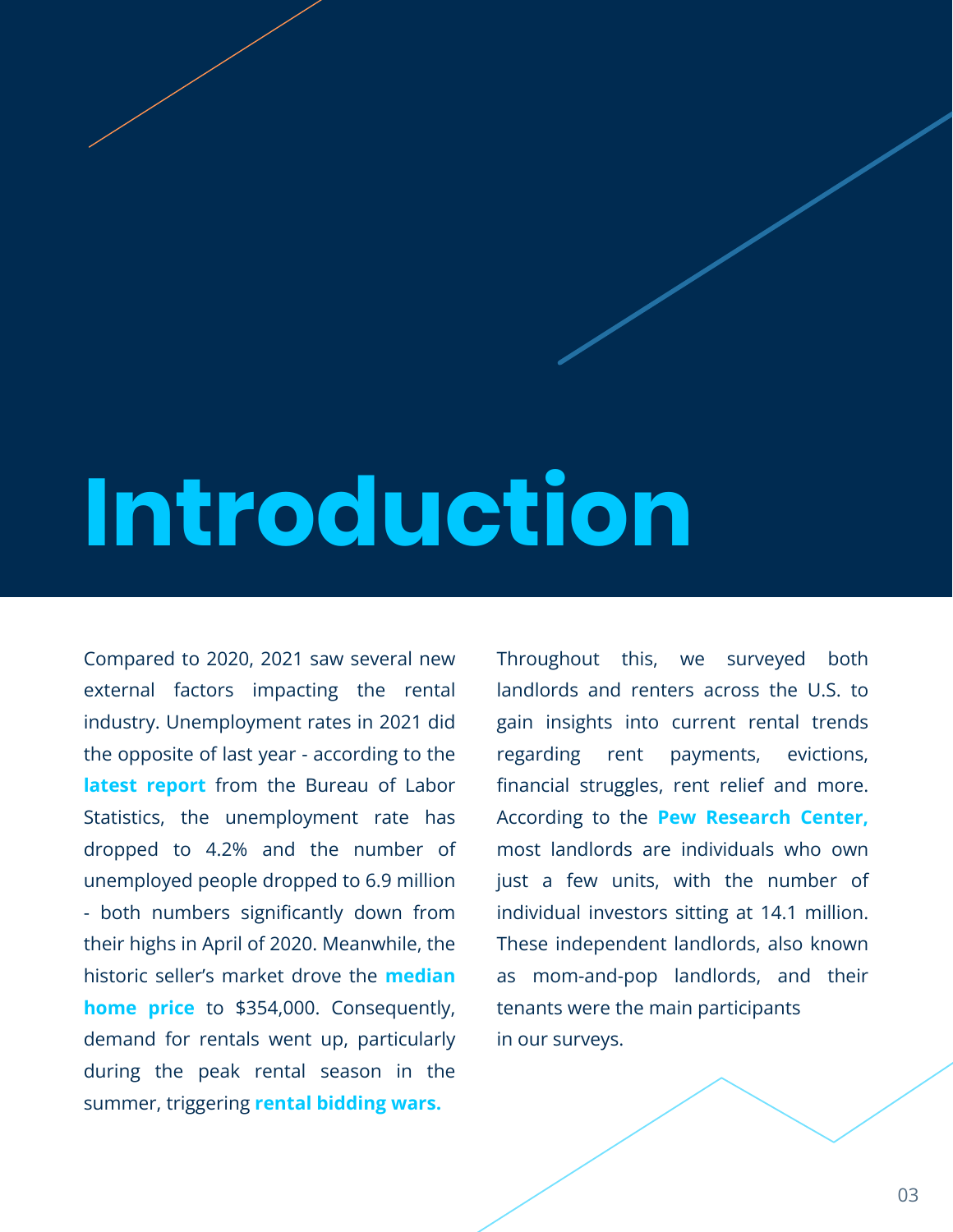### Rent Payment **Trends**

approximately **[\\$70 billion in back rent.](https://www.forbes.com/sites/billconerly/2021/01/19/the-back-rent-problem-wont-hurt-the-economy/?sh=41768e255a67)** During the last two years, rent payments and tenants' ability to pay rent have been a hot topic of discussion in the media, politics and the rental industry itself. We started tracking rent payments in March of 2020 to better understand how many landlords were receiving full rent payments and how many renters were able to pay their monthly rent. At the end of 2020, it was estimated that renters owed Throughout 2021, tracking rent payments

became even more compelling in the midst of eviction moratoriums, the return to the workforce, vaccine availability and more.

From **our analysis in 2020**, as expected, landlords receiving full rent payments gradually decreased month over month as the pandemic surged. However, in 2021, reflecting improving economic and public health, landlords receiving full rent payments began to recover and trend upwards.

#### Rent Payments Received

The percent of landlords receiving full rent payments remained steady for the first quarter of 2021 but improved significantly in the summer **(Figure 1).** Yet, after this summer peak, full rent payments slightly dipped throughout the fall with the exception of October - the month that most landlords received full rent payments at 71%. This is a **29% increase** from the lowest percentage of full rent payments in January.

Inversely, partial payments decreased

throughout the year. October reported the least amount of partial payments at 20% - a 49% decrease from the beginning of the year **(Figure 1).** The percent of landlords receiving zero rent payments fluctuated between 2% and 9% throughout 2021 **(Figure 1).**

The number of landlords receiving zero rent payments was at its **lowest in April at only 2%** while the highest percentages were in January and October.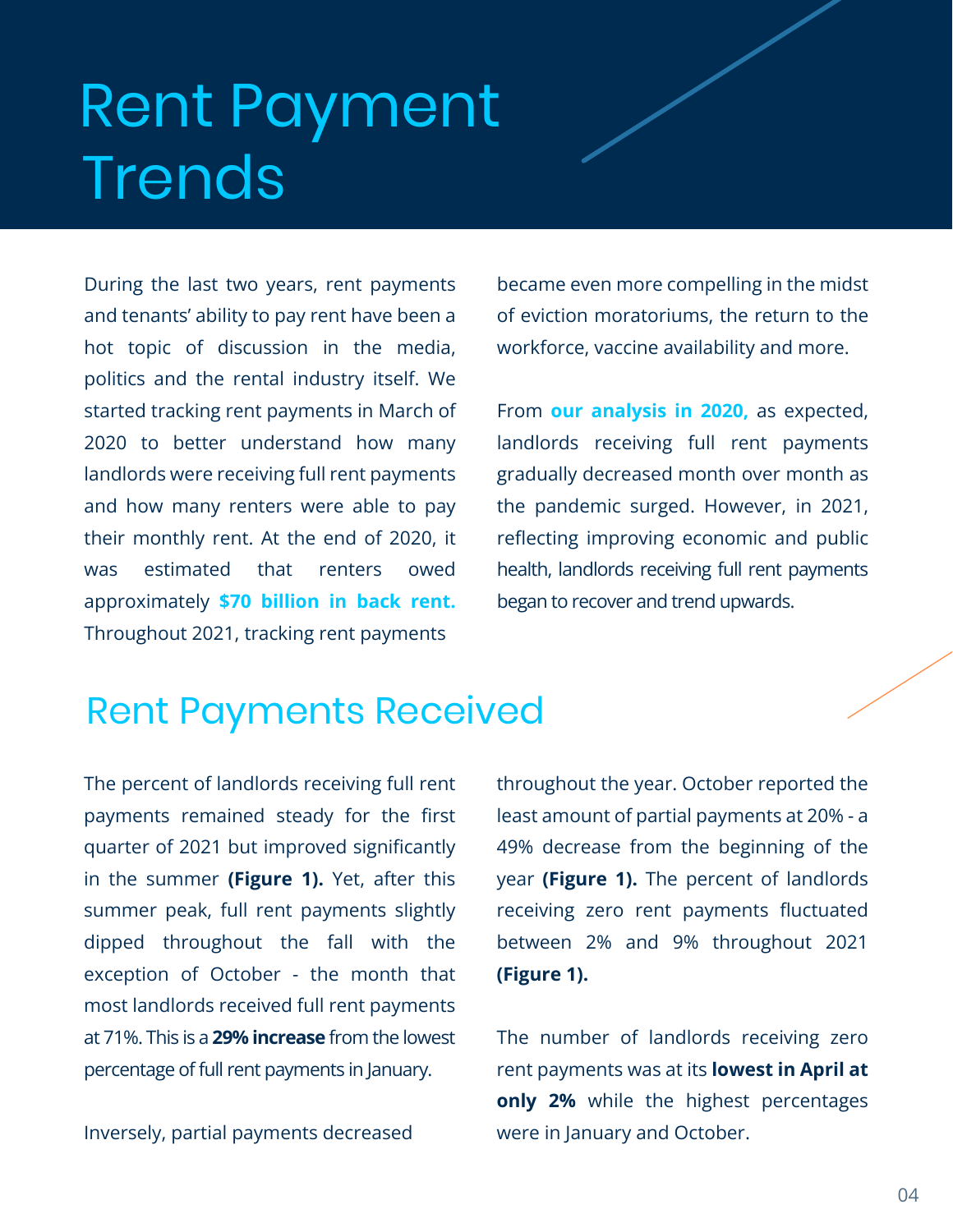Although it is difficult to attribute a reason for the slight fluctuations in zero rent payments month over month, some renters may have caught up on rent only to fall behind the next month. Plus, the federal eviction moratorium extensions and rent relief access could have both played a role as well.



### Rent Payments by Units Owned, Community and State

As mentioned previously, there are over 14 million mom-and-pop landlords in the U.S. - many of whom rely on rental property earnings for their income and retirement. Because of this, we analyzed rent payments received by the number of units a landlord owned as well as the type of community and the state the rental

property was located in. For mom-and-pop landlords, or those who own 1-4 units, full rent payments followed the same positive trend above with an increase in full rent payments in the first half of the year. However, unlike the general trend, full payments **held strong for these landlords at 75%** from August to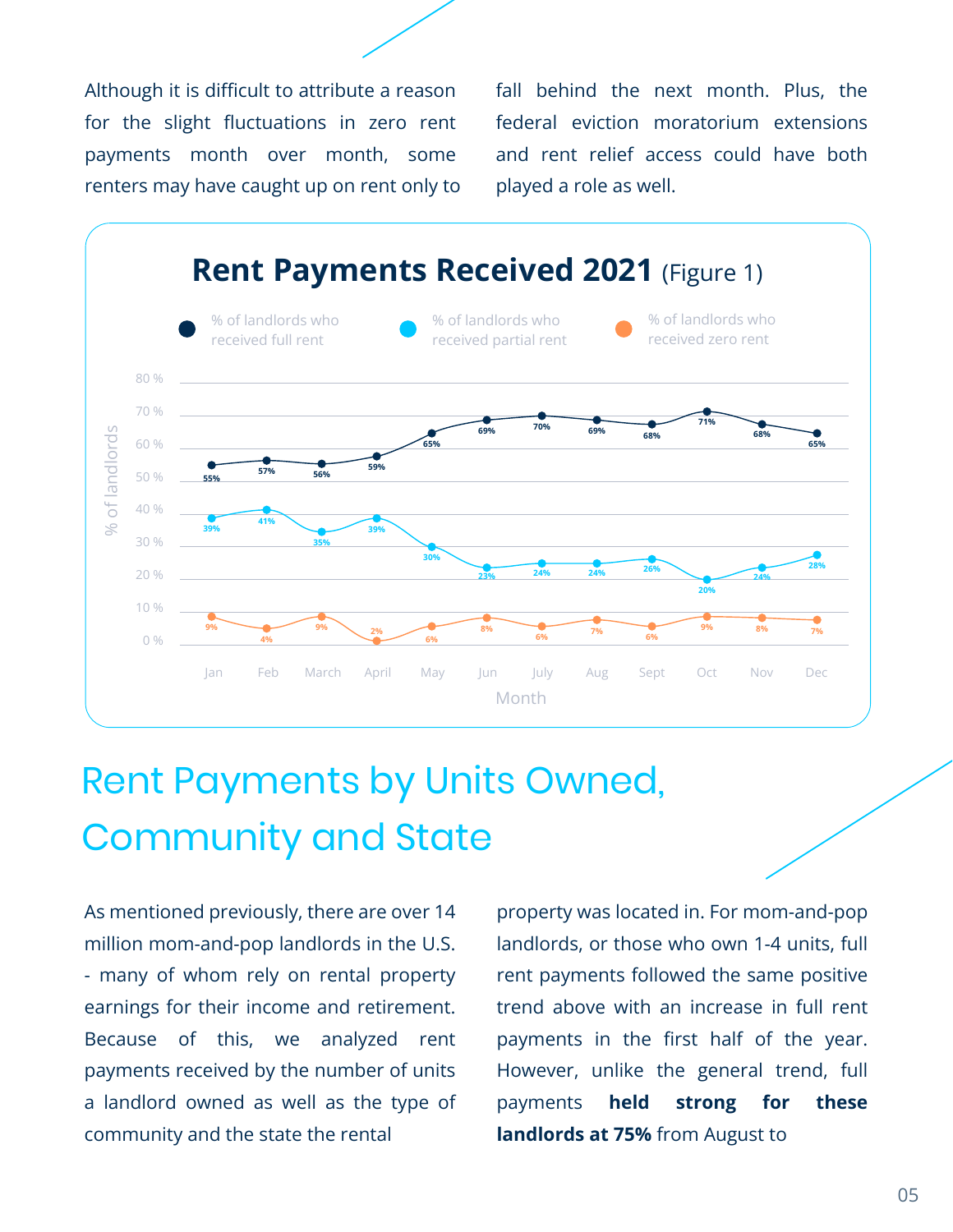November **(Figure 2).** For every month of 2021, when compared to landlords with 5-10 units, 11-20 units, and 21+ units, landlords with 1-4 units received **the most amount of full rent payments and simultaneously the most amount of** 

**missed rent payments.** As expected, landlords with more units received more partial payments as they had a higher chance of not receiving some portion of the rent due to them.





of landlords with rental properties in suburban areas received full rent payments in December.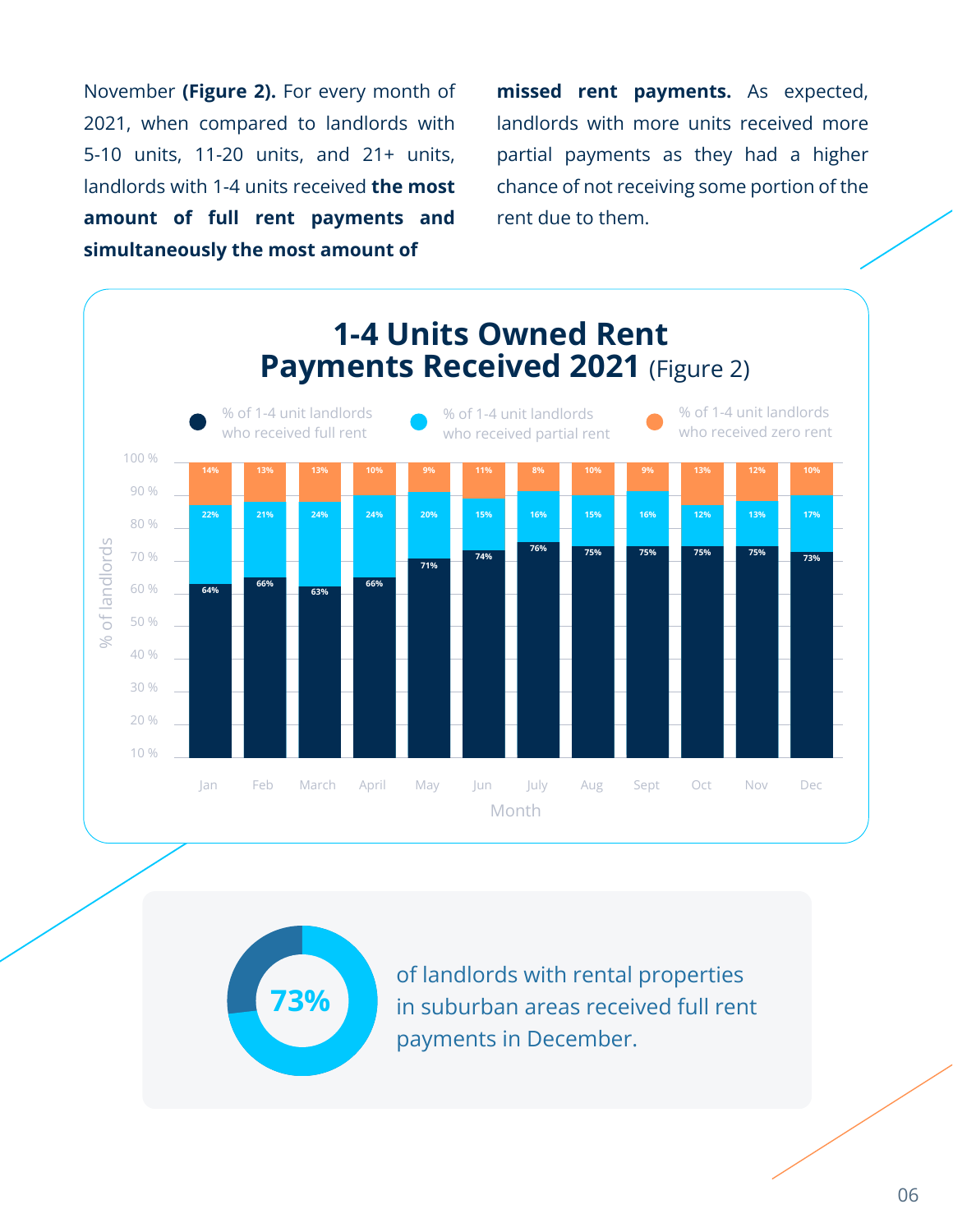Throughout the year, suburban landlords consistently received the most full rent payments. In December, 73% of landlords with rental properties in suburban areas received full rent payments. Rural landlords reported the most amount of zero payments throughout the year with **15% reporting zero rent payments in June** - the highest percentage of the year. When it came to landlords with rental properties in urban areas, month over month they had the least amount of full rent payments, **yet the highest percentage of partial payments.** In December, only 60% of urban landlords received full payments, but 32% received partial payments.

At the state level, Colorado landlords consistently reported the most full rent payments while New York landlords had the highest percentage of missed rent payments.

In January, **Colorado landlords received the most full rent payments** at 73% while New York landlords had the most missed payments at 20%.

By December, Colorado landlords still received the most rent payments at 88%, an increase of 20% since January, while New York landlords had the most missed payments at 28%, a **40% increase since January.**

### Rent Payments Paid by Annual Household Income

context, the **median rental household income** in 2020 was \$43,000. Unsurprisingly, We also analyzed the percent of renters who paid full rent by their income brackets. For for most of the year, households making less than \$50,000 a year struggled the

most to make full rent payments **(Figure 3**). The exception is October, where 73% of renters making less than \$50,000 made full rent payments, compared with 64% of renters making more than \$75,000.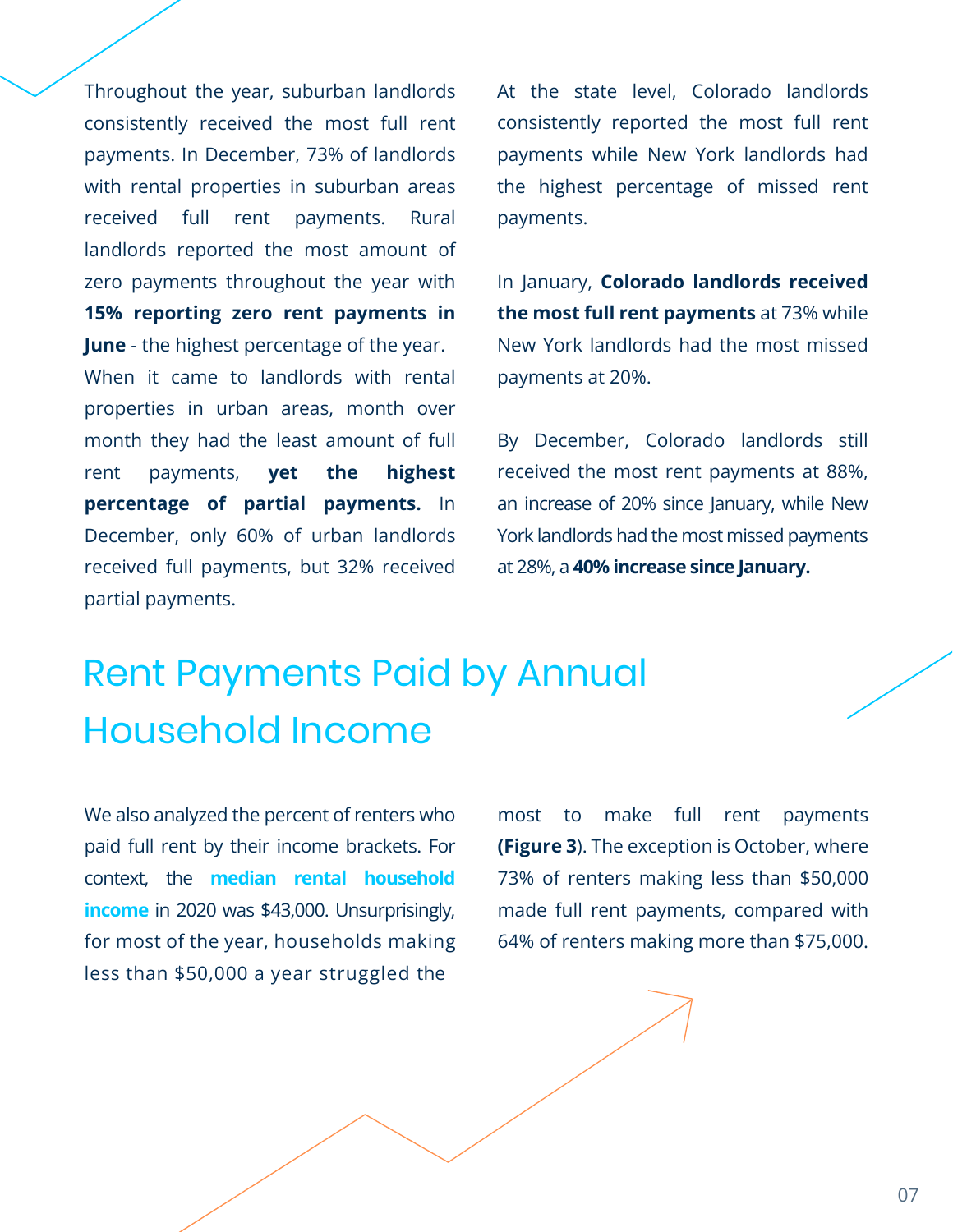

#### **Other Rent Payment Trends - Renters**

Throughout 2021, we asked renters what they did if they could not pay the full month's rent. The most popular answer was to **set up a payment plan with their landlord.** Other options renters could have selected were "negotiated rent with their landlord" or "my landlord started eviction proceedings."

As 2021 progressed, more renters started to set up payment plans with their landlords **(Figure 4).** In January, only 37% of renters who could not pay the full month's rent set up a payment plan with their landlord, and by December,

that percentage had increased to 70% - **an 89% increase from the start of the year.**

Month over month, the majority of renters reported they were paying rent via a money transfer platform, such as an ACH transfer, digital wallet or rent payments platform. In December, 41% of renters reported paying rent with a money transfer platform, and **the second most popular payment method was via check at 22%.**  Paying rent with cash became less popular throughout the year. In January, 31% of renters reported paying rent with cash, but by December, only 20% reported cash payments - a significant decrease of 35%.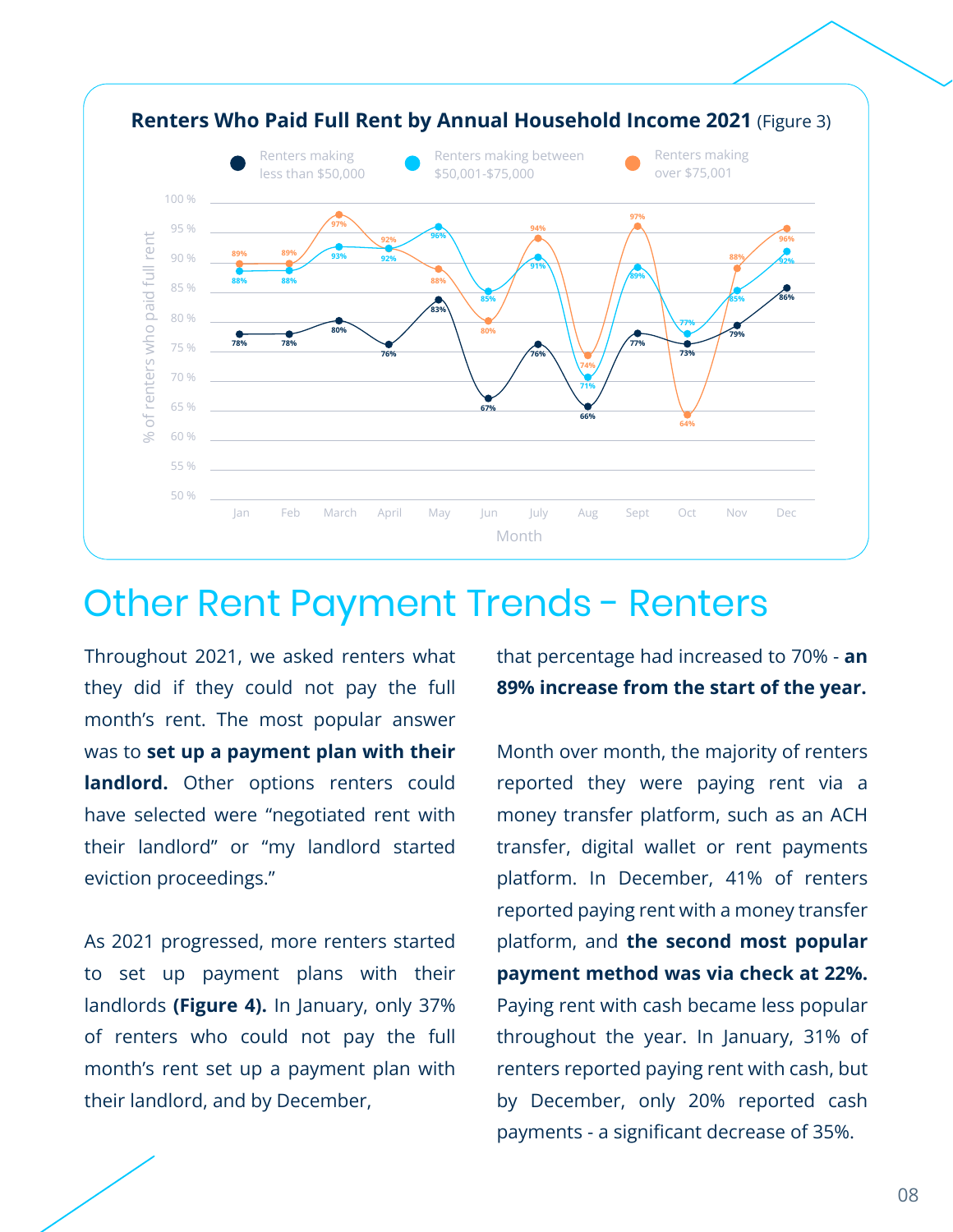#### **Renters Who Set Up a Payment Plan with Landlords 2021** (Figure 4)



**41%**

of renters in December reported they have been paying their rent with a money transfer via an ACH/Digital Wallet/Rent Payments Platform.

Renters were also asked monthly how confident they were in their ability to pay the next month's rent. **Renters were the most confident in May** where 90% reported they were confident they could pay June's rent, and 91% reported they were confident they

could pay July's rent. This timeline coincides with wider vaccine availability and rising employment numbers in the U.S. and was validated by our rent payments received data above **(Figure 1).**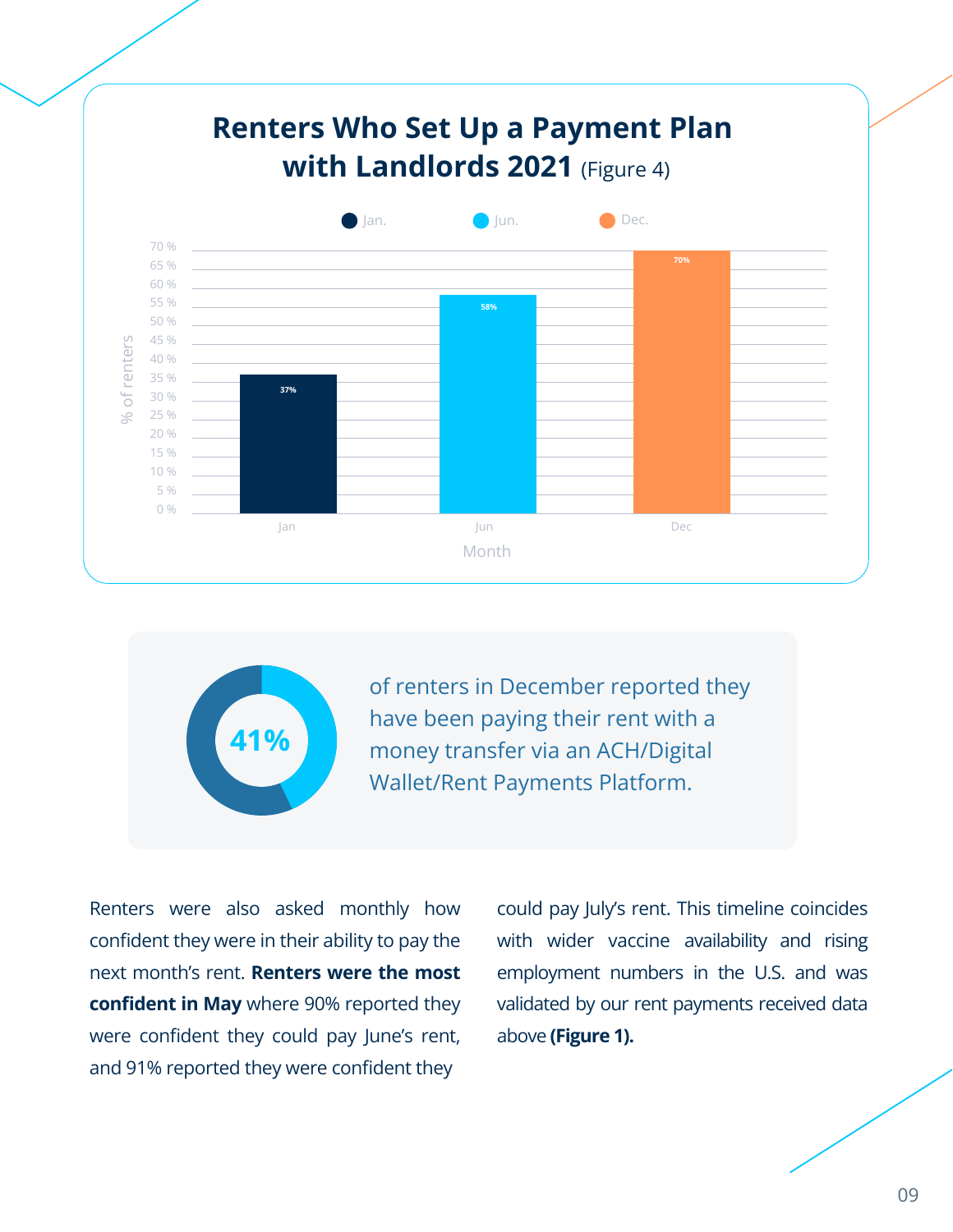## Eviction **Trends**

September 4, 2020, and **was extended** In 2021, one of the most discussed topics about the rental industry was evictions. As the pandemic continued and rent relief was slow to ro[ll out, many](https://crsreports.congress.gov/product/pdf/IN/IN11516#:~:text=The%20CDC%20eviction%20moratorium%20took,CDC%20through%20March%2031%2C%202021.)  predicted a "wave of evictions" once the CDC's federal eviction moratorium ended. The moratorium originally took effect

**legislatively** numerous times - finally the moratorium's end <mark>[did not happen](https://www.forbes.com/sites/graisondangor/2021/10/08/feared-wave-of-evictions-hasnt-happened-yet/?sh=515ec21d76d4)</mark> ending in August 2021 when the Supreme Court struck down its validity. Yet, the "wave of evictions" that was predicted after instead, the number of landlords filing for eviction due to nonpayment of rent is gradually ticking up.

#### Eviction Trends - Landlords

When landlords were asked in July if they were planning on evicting tenants when the moratorium was set to end, **83% of respondents said no.** In September, only 7% said they had filed for an eviction due to nonpayment of rent.

By December, 17% of landlords said they had filed for eviction due to nonpayment of rent while 79% had not and 4% reported their state still had an eviction ban in place **(Figure 5)** - this is the highest percentage that has answered yes to filing an eviction during 2021. Currently, 10% of landlords are in eviction proceedings.

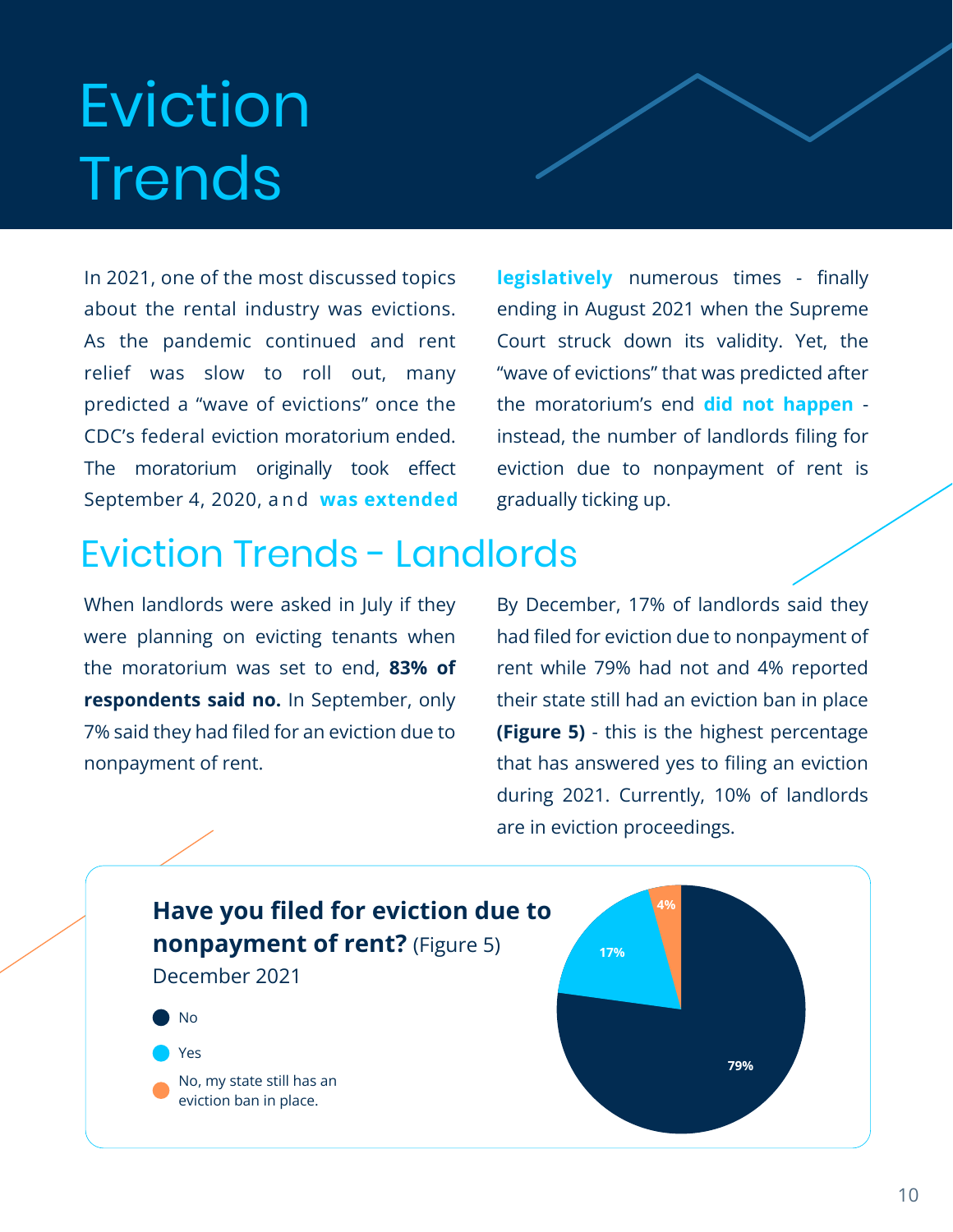

of landlords are currently in eviction proceedings.

#### Eviction Trends - Renters

Four percent of renters moved out of a rental property in November and December because they were anticipating an eviction. Of those that did move out, 21% anticipated being evicted specifically for nonpayment of rent.

Some point to landlords waiting for rent relief checks to be sent to their tenants as a reason why the eviction wave has not happened. With many renters still owing back rent, it will be important to monitor eviction filings in the next few months of 2022.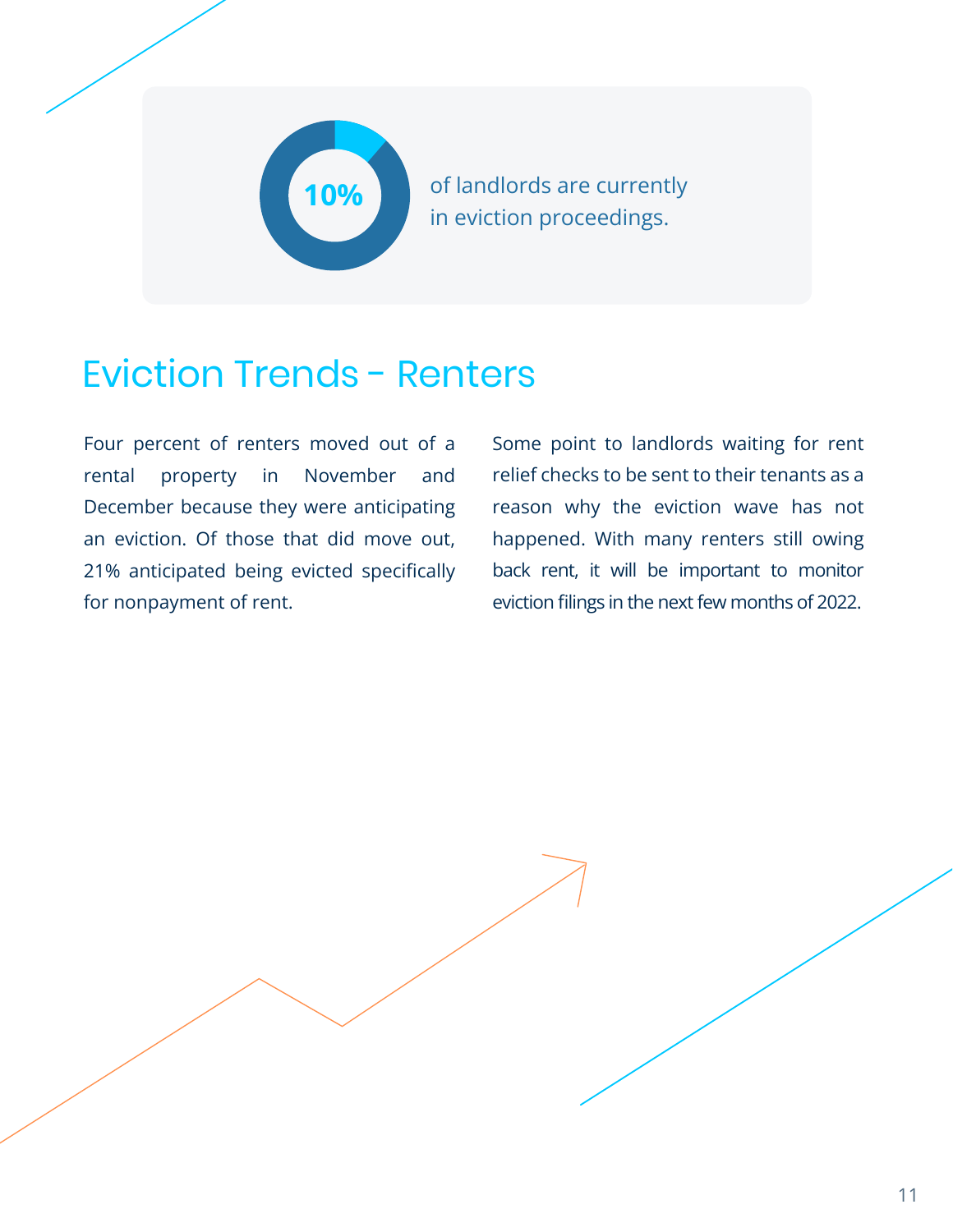## Rent Relief

and March 11th, 2021, the <mark>Emergency</mark><br><mark>Rental Assistance Program</mark> allocated two and March 11th, 2021, the Emergency Rent relief was yet another important topic we surveyed landlords and renters about month over month. On December 27, 2020, allotments of funds worth **a total of \$46 billion** for assisting households unable to pay for rent or utilities.

As crucial as rent relief was for avoiding a surge of evictions, the distribution of the

lack of infrastructure. [funds was slow to roll out, mainly](https://www.forbes.com/advisor/personal-finance/emergency-rental-assistance-funding-2021/) <mark>due to a</mark>

[Out of the first allotment, only](https://www.cnn.com/2021/12/03/homes/rent-relief-us-government-reallocated/index.html) **\$12 billion had been distributed** by October 2021, and only \$1 billion out of the second round, according to the Treasury Department. This left many renters unable to pay rent on time or at all, putting them at risk of eviction for nonpayment of rent.

#### Rent Relief - Landlord Trends

Contributing to the issue of rent relief access was a lack of awareness. As recently as May 2021, **39% of landlords** reported being unaware of federal or state emergency rental assistance programs for renters enacted through stimulus relief bills, which landlords can apply for on behalf of their tenants.

Awareness was not the only factor playing into the issue of access – many landlords simply did not apply. As of December 2021, **82% of landlords** reported not applying

for rental assistance **(Figure 6).** While it could be argued that this is due to factors such as eligibility, only 7% of landlords reported not being eligible to apply for the program **(Figure 6).** This data poses several questions such as:

- Did the majority of landlords not require rent relief?
- Were the majority of landlords not proactive in seeking out rent relief?
- Was the process of applying for rent relief too difficult?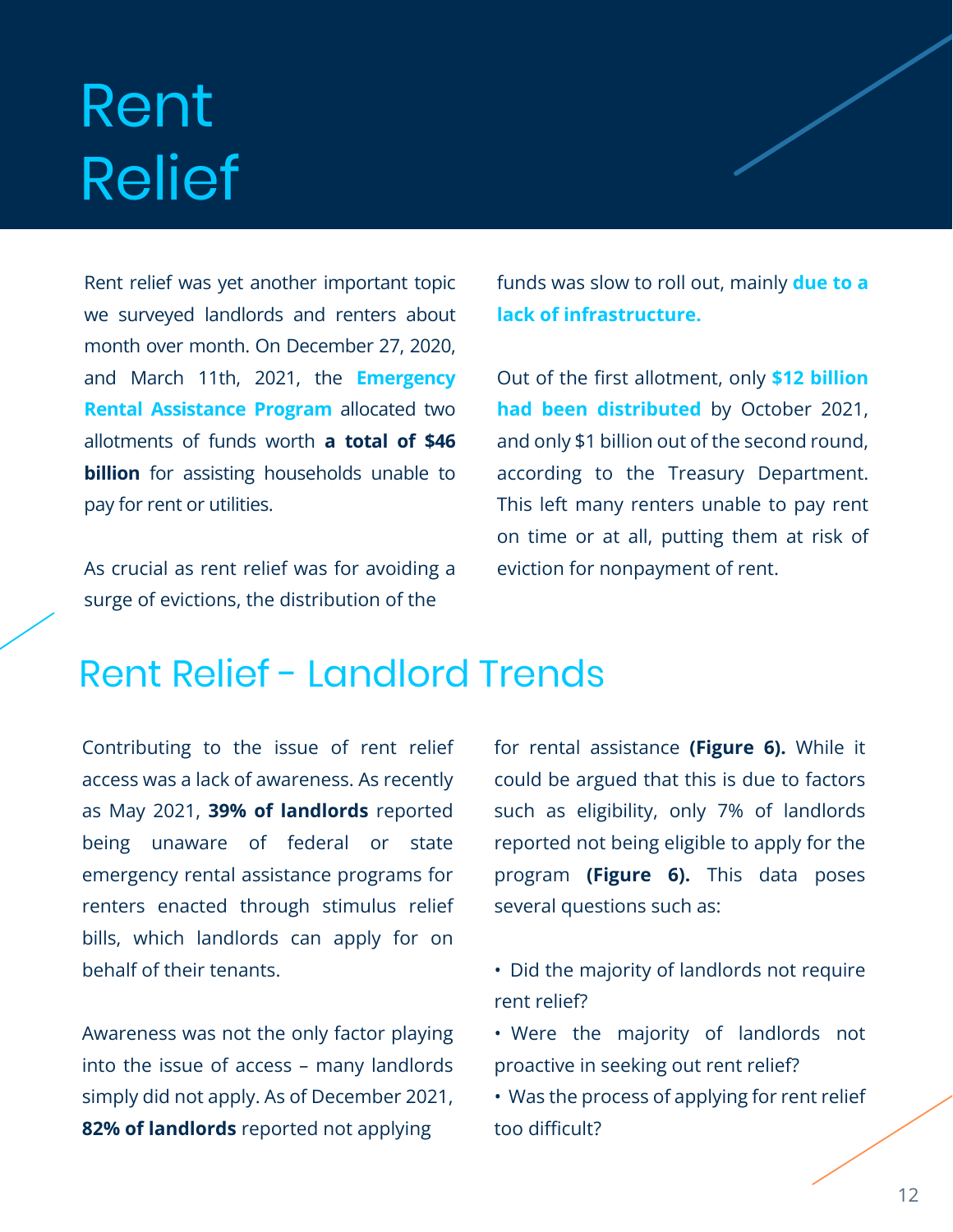Regardless, monitoring the rent relief distribution into 2021 will be important as several states, such as Oregon, New York and Texas, have run out of funds, while

other states, whose distribution of aid falls far below the Treasury's benchmark, are at risk of having funds reallocated elsewhere.

#### **Have you applied to any federal or state rent relief programs in the last two months?** (Figure 6) I have not applied for rental assistance. My tenant was not eligible for rental assistance, so I did not apply. Yes, I applied and have not received funds. Yes, I applied and received funds. **82% 7% 6% 4%** Landlords - December 2021

#### Rent Relief - Renter Trends

Renters also lacked awareness of the rental assistance programs available to them. Since April of 2021, **over 50% of renters** reported monthly that they were unaware of federal or state emergency

rental assistance programs. Furthermore, **92% of renters** in December reported their landlords had not provided them with information regarding rental assistance or how to apply for rent relief.



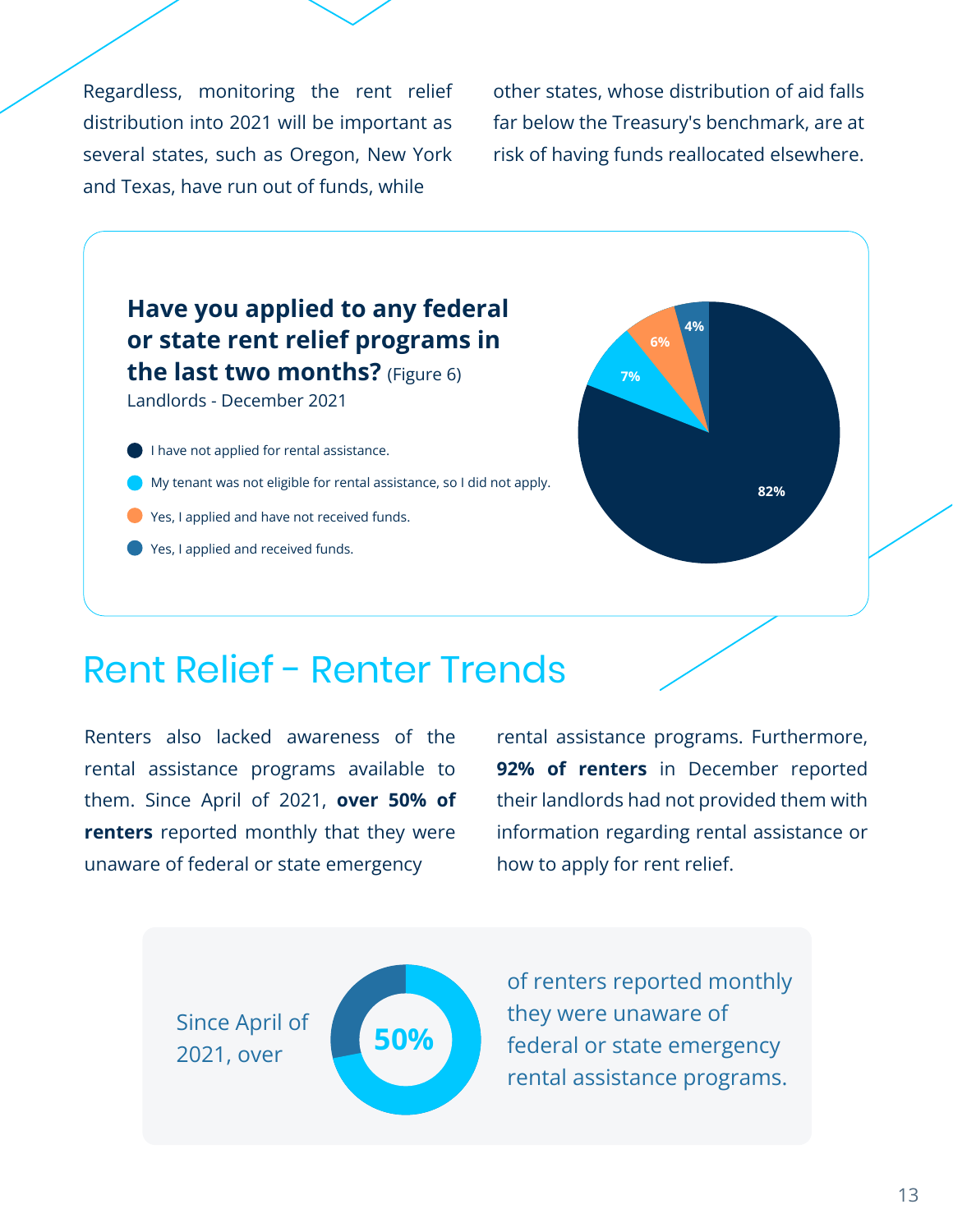Despite the lack of awareness, more renters did apply for assistance than landlords with 16% of renters reporting they applied in October or November, as compared to 14% of landlords; percentages that varied only slightly throughout the year. Still, 73% of renters did not

apply in October or November **(Figure 7).** As 2022 unfolds, it will be crucial to continue monitoring rent relief trends to determine if rental assistance programs can mitigate a rise in evictions.

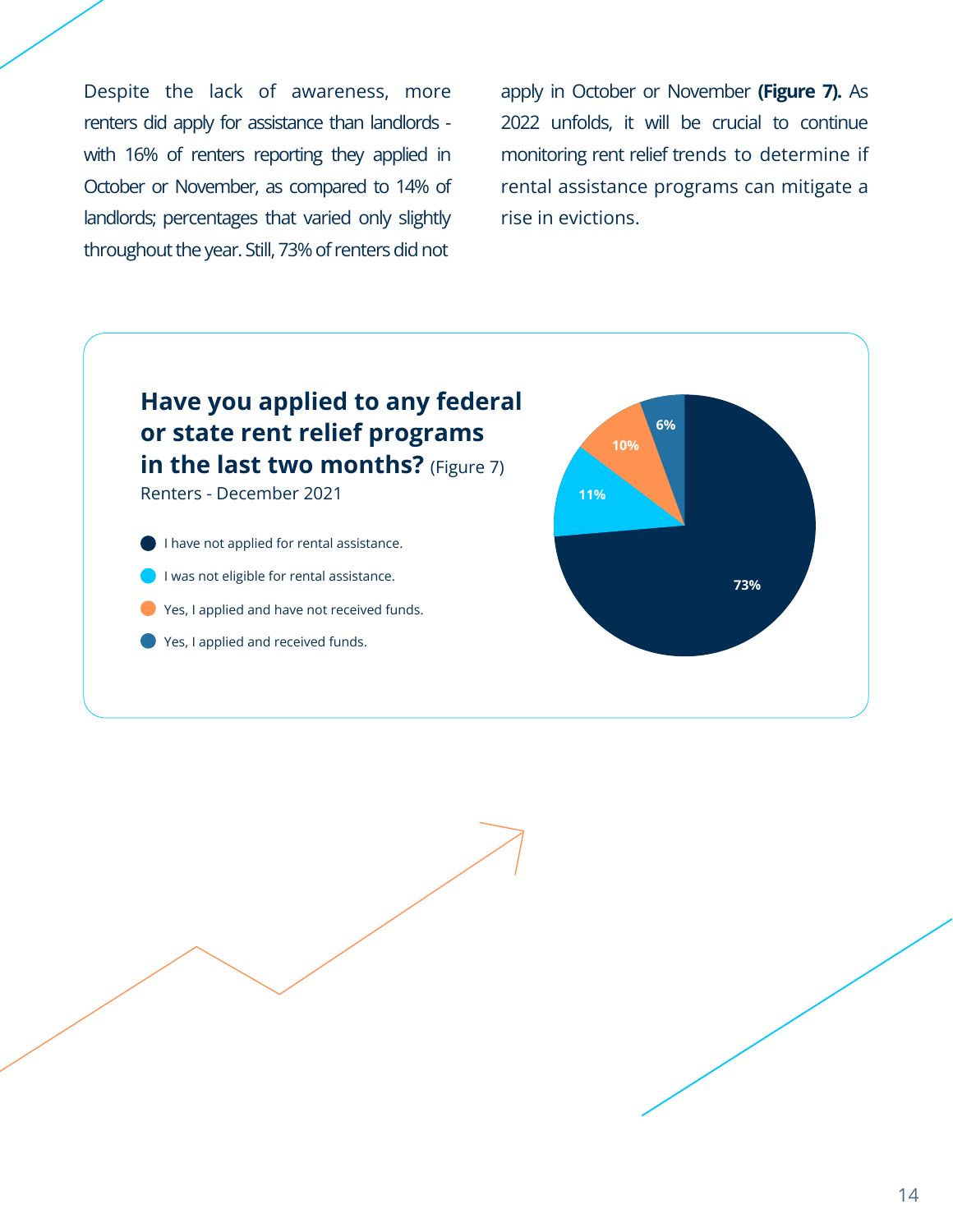### Financial **Challenges**

As evidenced by dropping unemployment **rates** and increasing hiring rates, 2021 saw obvious economic recovery. For landlords, this meant receiving consistent full rent payments, and for renters, the ability to

make full, on-time rent payments. However, many landlords and renters still felt the lingering effects of the previous year's financial challenges.

#### Financial Challenges - Landlord Trends

Even among tenants who were able to make full rent payments, many still owed their landlord rent from an earlier date known as back rent. In December alone, **29% of landlords** reported they were owed back rent.



While most landlords reported amounts between \$1,000 to \$2,000 owed, several landlords were due upwards of \$25,000 to \$50,000. Based on these figures, one might expect high mortgage forbearance and foreclosure rates. Surprisingly enough, as of December, only 0.5% of landlords reported being in mortgage forbearance **(Figure 8)** and just 1.7% of landlords reported selling their home to avoid foreclosure. This data could point to landlords reaching into their personal savings or salary to cover mortgage payments.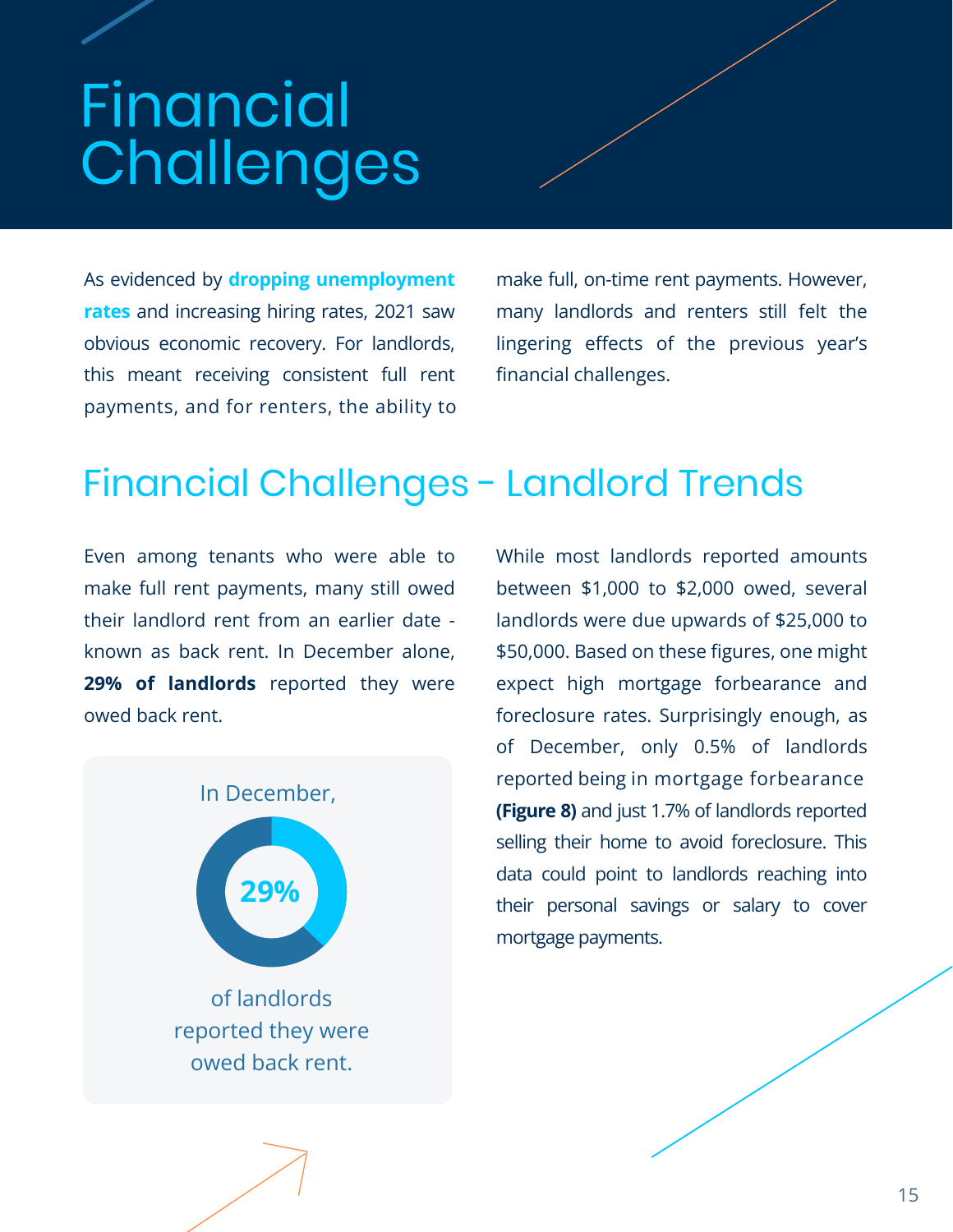#### Landlords **Have you gone into forbearance with your rental mortgage(s)?** (Figure 8)

- I have a mortgage but have not gone into forbearance.
- I do not have a mortgage on my rental property.
- I am not currently in forbearance.
- I was in forbearance but no longer am.
- I am currently in forbearance.



### **Financial Challenges - Renter Trends**

**increased 16.4%,** rising faster than before the national median rent price has Renters faced a whole different challenge in 2021 - increasing rent prices. After falling for much of 2020, rent prices surpassed their pre-pandemic levels. Since January, the pandemic. Renters are now spending a

The standard recommended **rent-to-income** [ratio is around 30%, but in December,](https://www.turbotenant.com/rent-to-income-ratio-calculator/) larger percentage of their income on rent. 25% of renters reported spending 50% of their income on rent, with 49% of renters spending between 30% to 50% **(Figure 9).**

As of December, **25%**



of renters reported spending 50% of their income on rent.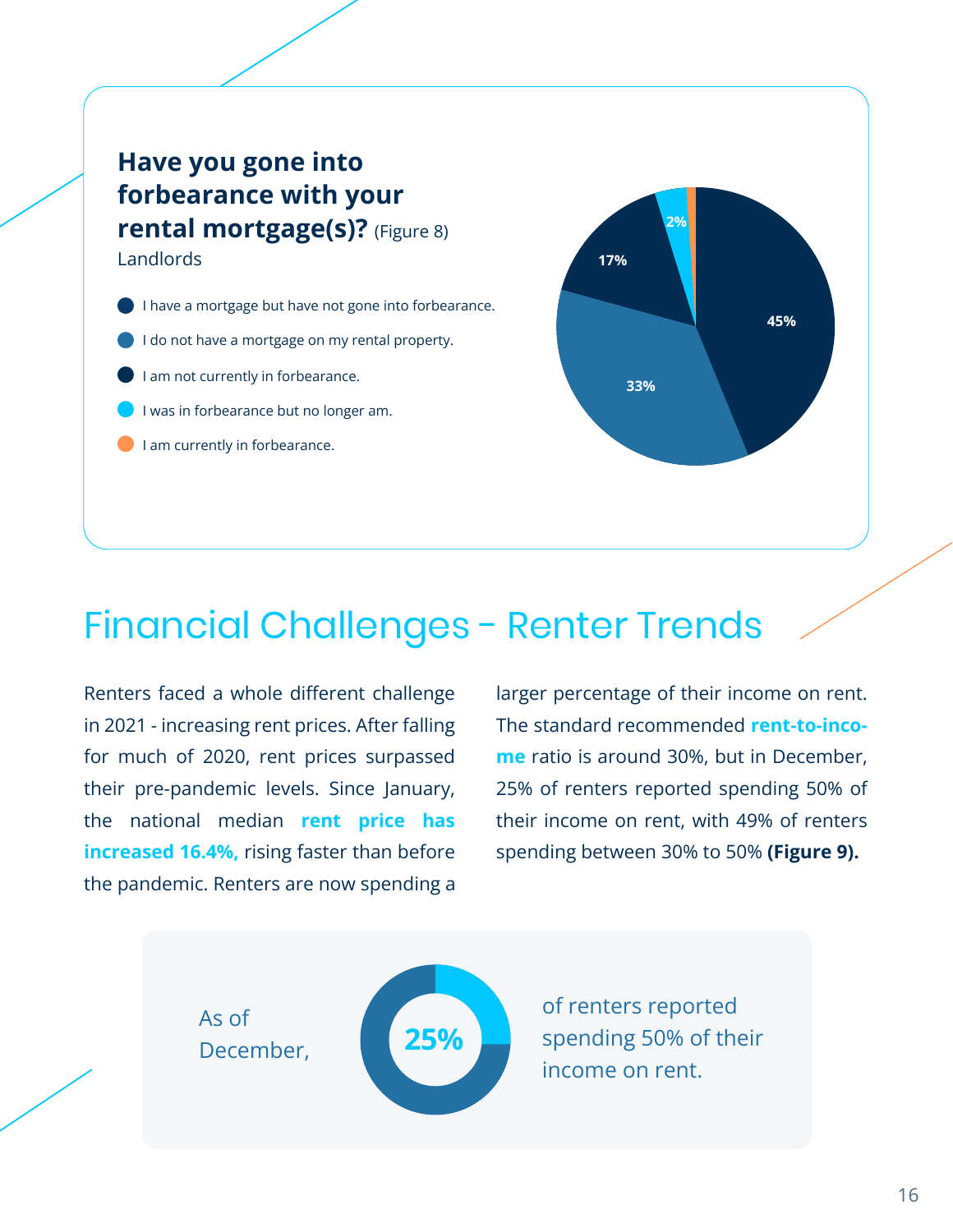| Less than 30% |     |
|---------------|-----|
|               |     |
| 27%           |     |
| 30-50%        |     |
|               | 49% |
| More than 50% |     |
| 25%           |     |

to dip into their **[personal savings](https://fred.stlouisfed.org/series/PSAVERT)** to fulfill Up until July, we asked renters if they had their on-time rent payments. February saw the highest percentage of renters dipping into their savings at 43% while that percentage decreased to 22% March through May. Possibly more concerning is the number of renters - 27% - who reported

taking on debt to cover their rent payments in December **(Figure 10).** Monitoring these trends further will be crucial to determine if the pandemic continues to have major effects on the economic well-being of renters, and subsequently, their landlords.

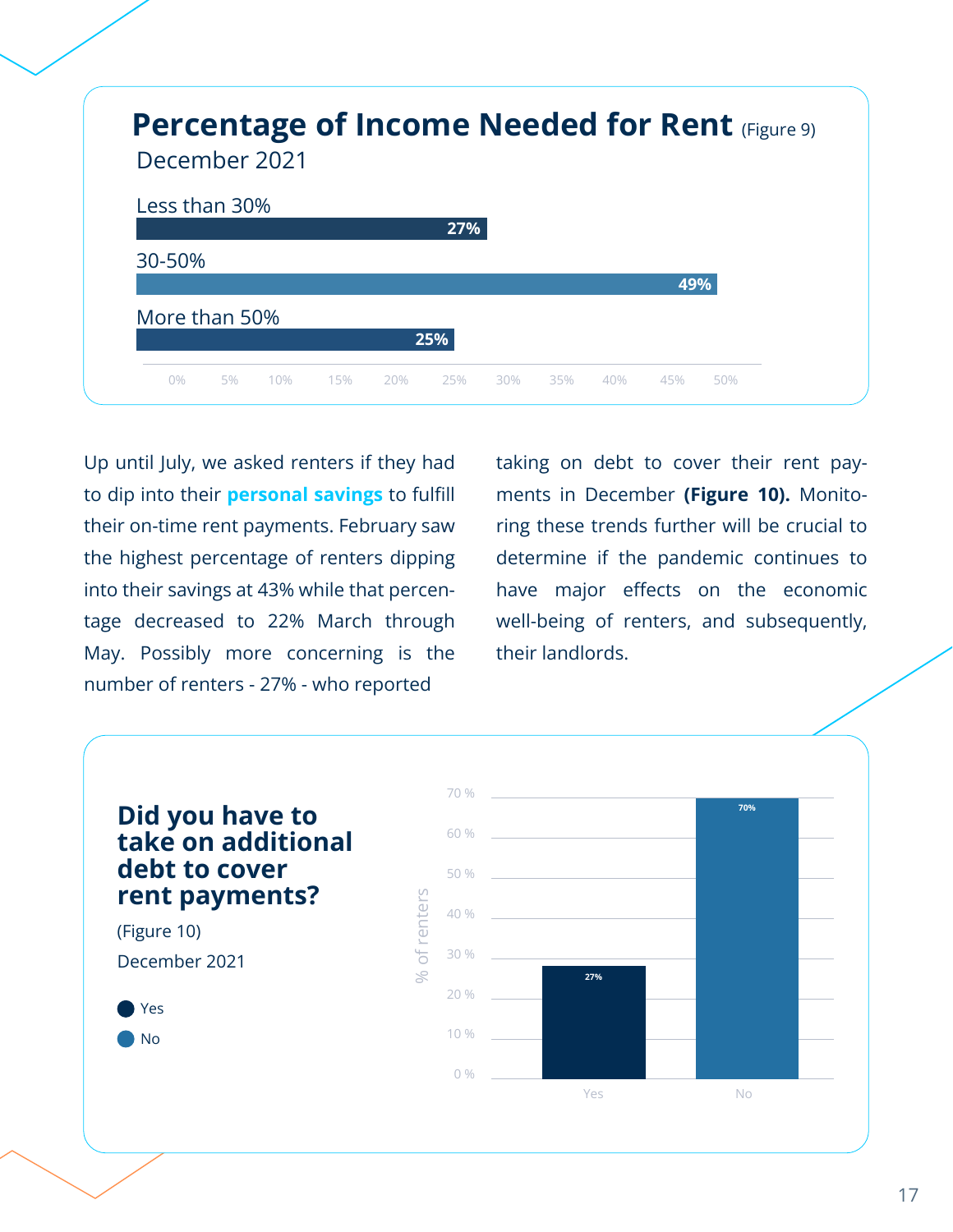### Looking Forward

As we move into our third year of the COVID-19 pandemic, factors such as the spread of variants, the vaccine's adoption and efficacy rates, and legislative response will continue to impact independent landlords and tenants alike. How they will be affected in 2022 is yet to be determined, but what we now know after two years is that the pandemic has had an astonishing impact on the rental industry. It will be vital to watch if the effects on renters and landlords are lessened next year or if there will be yet another year of volatility.

While a return to normal rental demand and rent prices would be welcomed by renters, nothing is trending in that direction. **High rent prices** in many of the U.S.'s top markets do not appear to be dropping anytime soon and have the momentum to rise into the new year. As recent as December, **53% of landlords** reported they plan to raise rent prices in 2022.



[a shortage of rental properties.](https://www.businessinsider.com/should-i-buy-house-corelogic-biggest-price-increase-45-years-2021-12) Unless the rental market with renters, **leading to** With the average price of American homes jumping 18%, many potential home buyers were forced to continue renting, saturating home prices return to pre-pandemic levels or at least stabilize, the **high demand for rentals** will only increase in 2022. Renters may encounter a new reality - one of competition and longer search times for rentals. In December, the majority of renters reported that it took 4+ weeks to find a new rental **(Figure 11).**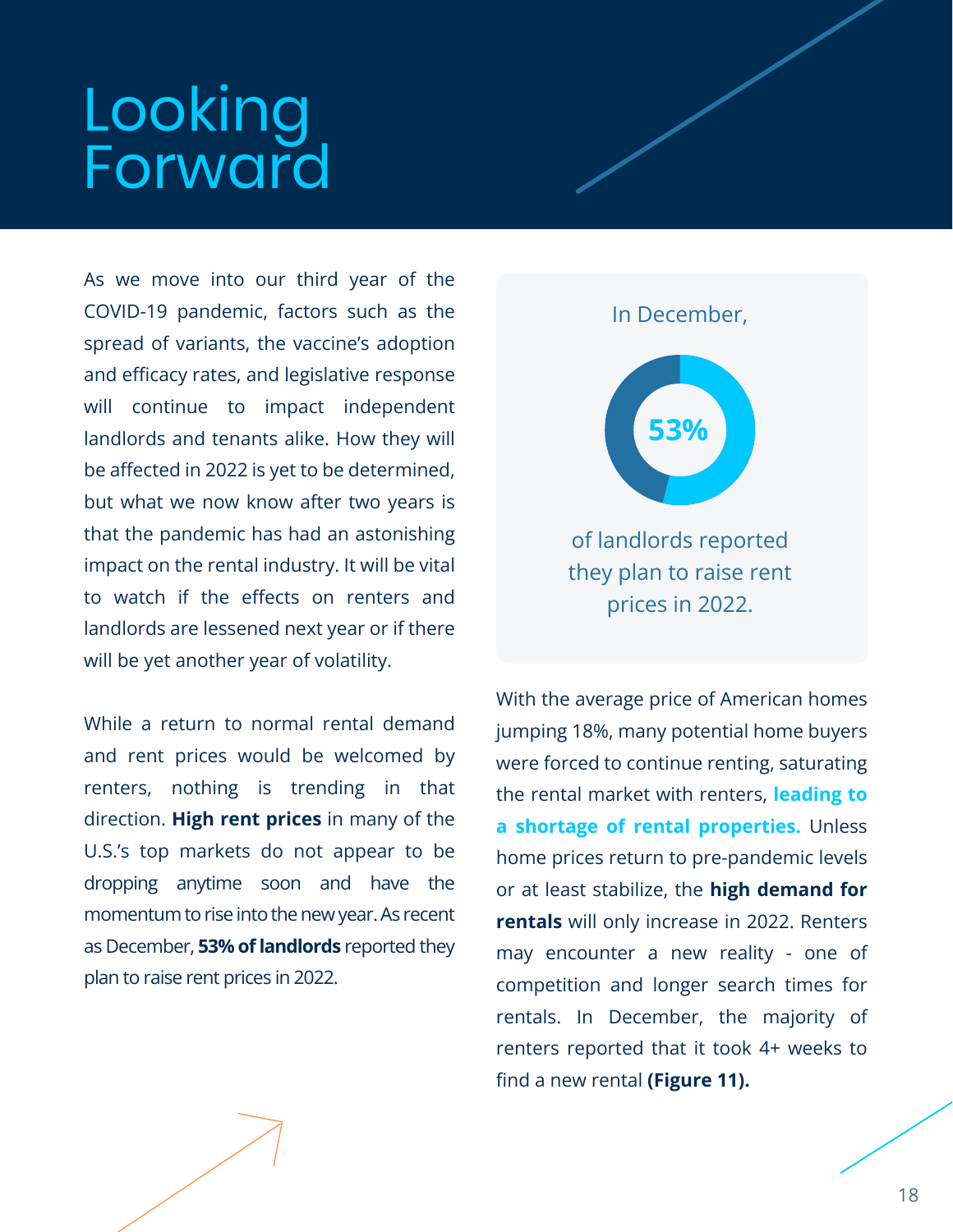

While landlords will surely benefit from cout of those landlords, several reported up higher demand, institutional investors may come out on top. This December **43% of landlords** had an institutional investor ask to buy their home in 2021 - a trend landlords should expect to see well into 2022. Rising home prices paired with increasing rent puts institutional investors in an advantageous position that could push them to further build out their real estate portfolio this upcoming year.

Outside of the pandemic's effects, additional pressures are shaping the rental industry. As recent as September, **6% of landlords** had a rental that was affected by a natural disaster this year.

to **\$350,000 in damage costs.** With the **[frequency of natural disasters increasing,](https://public.wmo.int/en/media/press-release/weather-related-disasters-increase-over-past-50-years-causing-more-damage-fewer)** mom-and-pop landlords may face a challenging future where the cost of repairs and insurance may outweigh the benefits of running a rental business.

Throughout 2022, we will continue to survey our landlords and renters to deepen our understanding of rental industry trends, and ultimately, how landlords and renters are affected. This data will assist us in providing landlords and renters with solutions to help mitigate potential hardship as well as inform policymakers on necessary steps forward.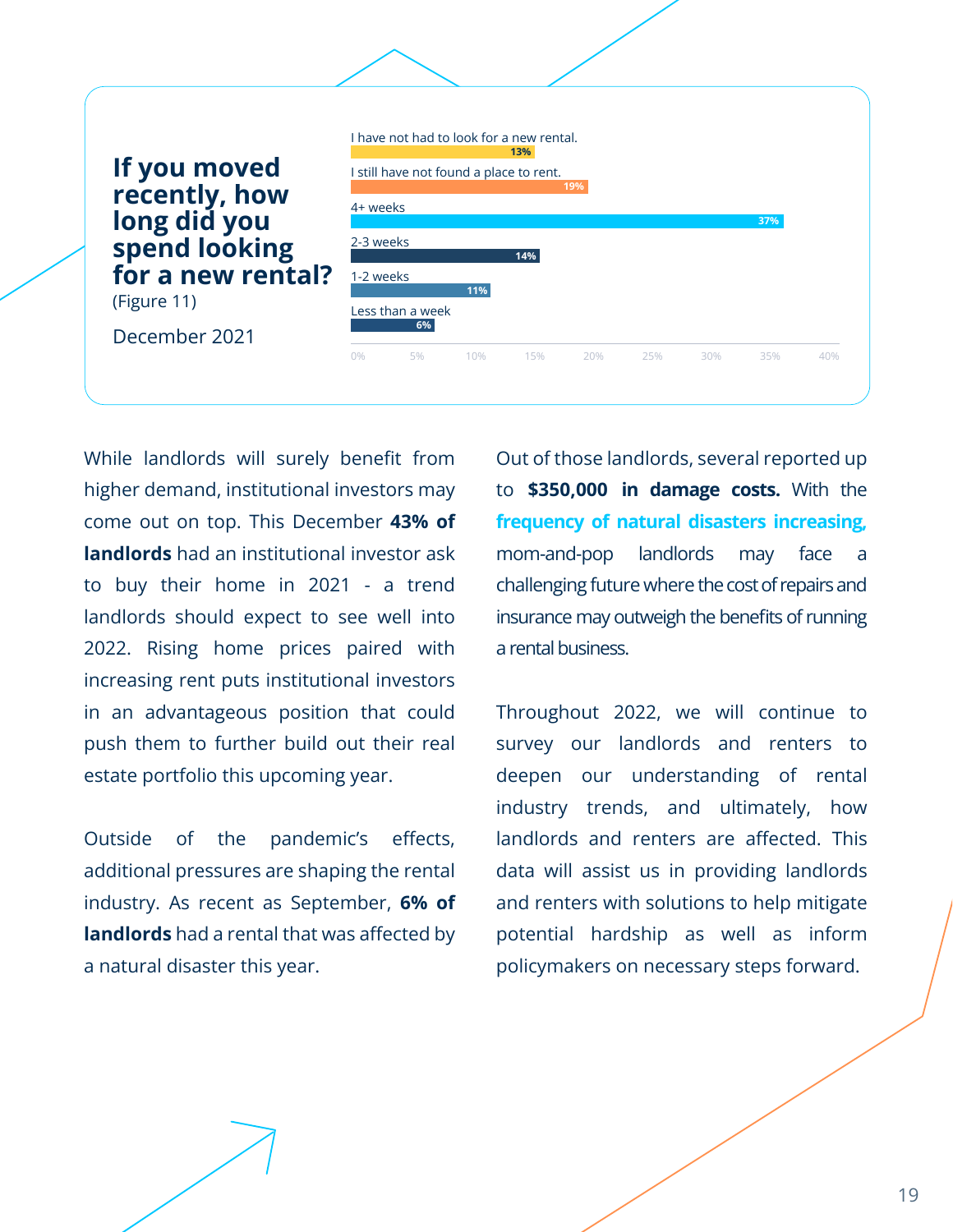### The Rental Data Center

**Rental Data Center** is an excellent Made available by assisting over 400,000 [landlords to find and screen tenants, the](https://www.turbotenant.com/rental-data-center/)  resource for tracking major rental market trends. Landlords, property investors and renters can monitor active rental industry trends throughout the year via the metrics updated every month - which can assist with rental-related decisions such as

setting competitive rent prices and determining where to invest. Some of the data sets you can expect to find within the Rental Data Center include the following: average rent and security deposit for two-bedroom listings, rent payment trends, renter demand, new mover behavior and more.

#### Renter Demand - Median Leads per Listing



Median leads per listing illustrate supply vs. demand. In more competitive markets, like Billings, MT, the median is higher, and in less competitive markets, like Las Vegas, NV, the median is lower.

The National Median Leads per Listing is 4 Reporting period: The last 45 days



**Data Center** Visit the **Rental** [today, and see](https://www.turbotenant.com/rental-data-center/)  how it can assist your rental business or research.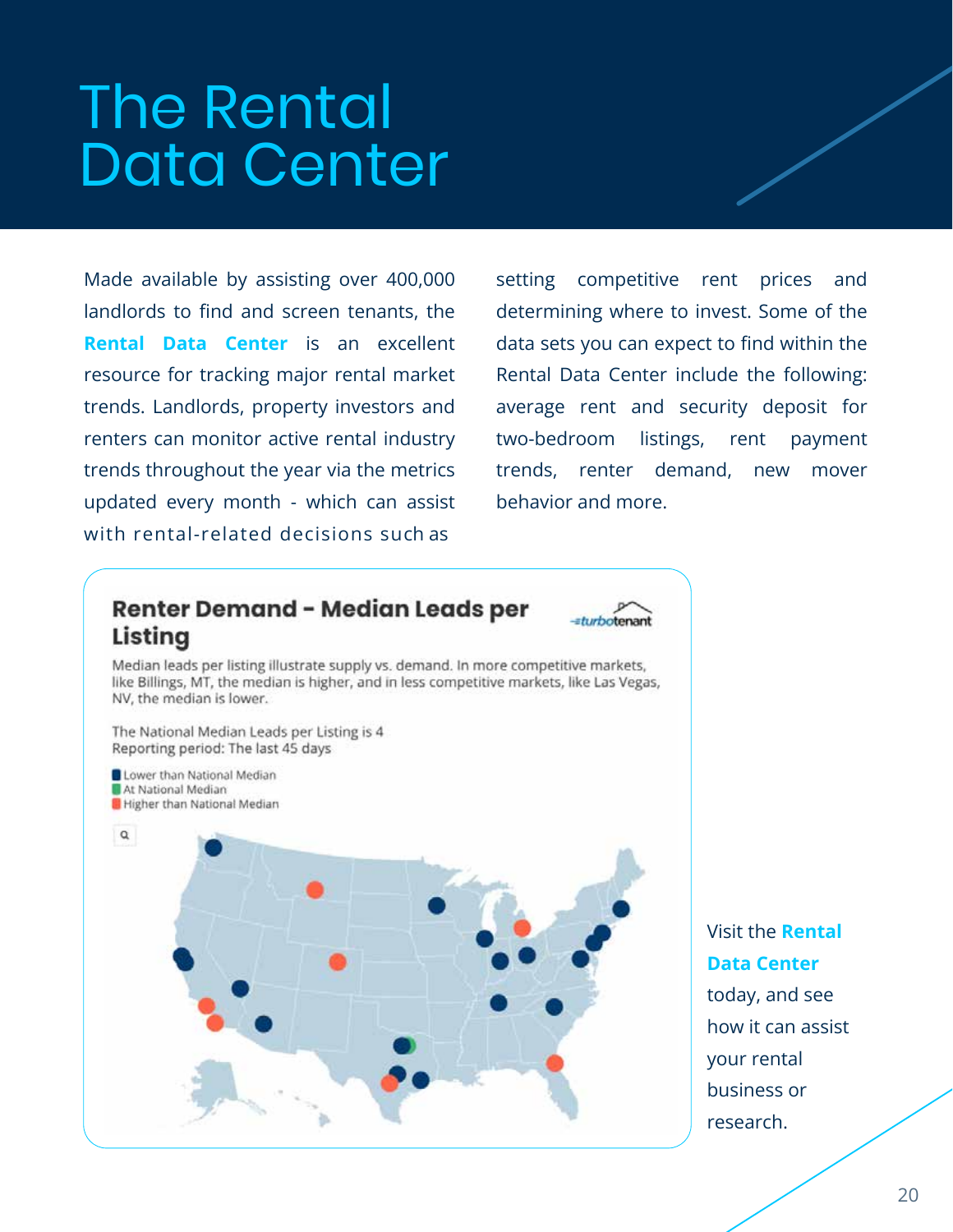## Methodology

Starting in January 2021 and ending December 2021, we sent monthly surveys to our active landlord and renter bases. Survey topics covered rent payments, financial challenges, moving trends, rent relief, eviction trends and more. Surveys are conducted using Typeform and SurveyMonkey. All data is for general analytical use only. Individual responses are confidential, and we do not share the identity publicly or with third parties.

For access to the data or to discuss a collaboration, please email **press@turbotenant.com.**